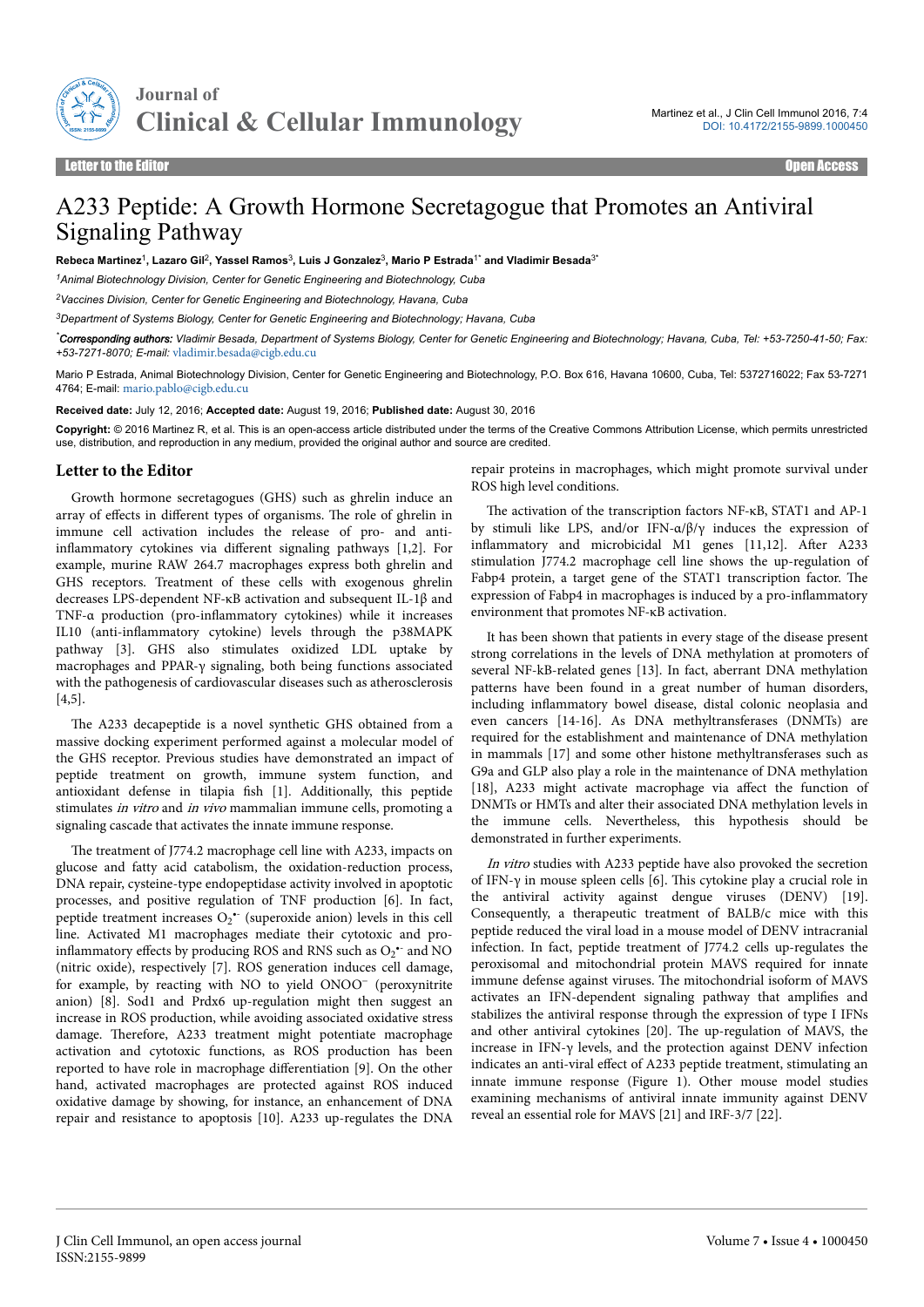



Further studies should be conducted to evaluate the use of A233 in biomedical applications. Other growth hormone releasing peptides, that recognized the same cellular receptor (GHSR-1a), have shown to be cardio, neuro and broadly cytoprotective candidates. Нese molecules have been capable of control cardiac electric potentials and ion pumps and promote cardiomyocytes survival, the attenuation of inflammatory soluble messengers and distal cellular effectors [23]. Additionally they have impacted in the control of peripheral vascular tone, necrosis and apoptosis prevention in a variety of epithelial and non-epithelial structures, the control of sarcopenia by stimulating